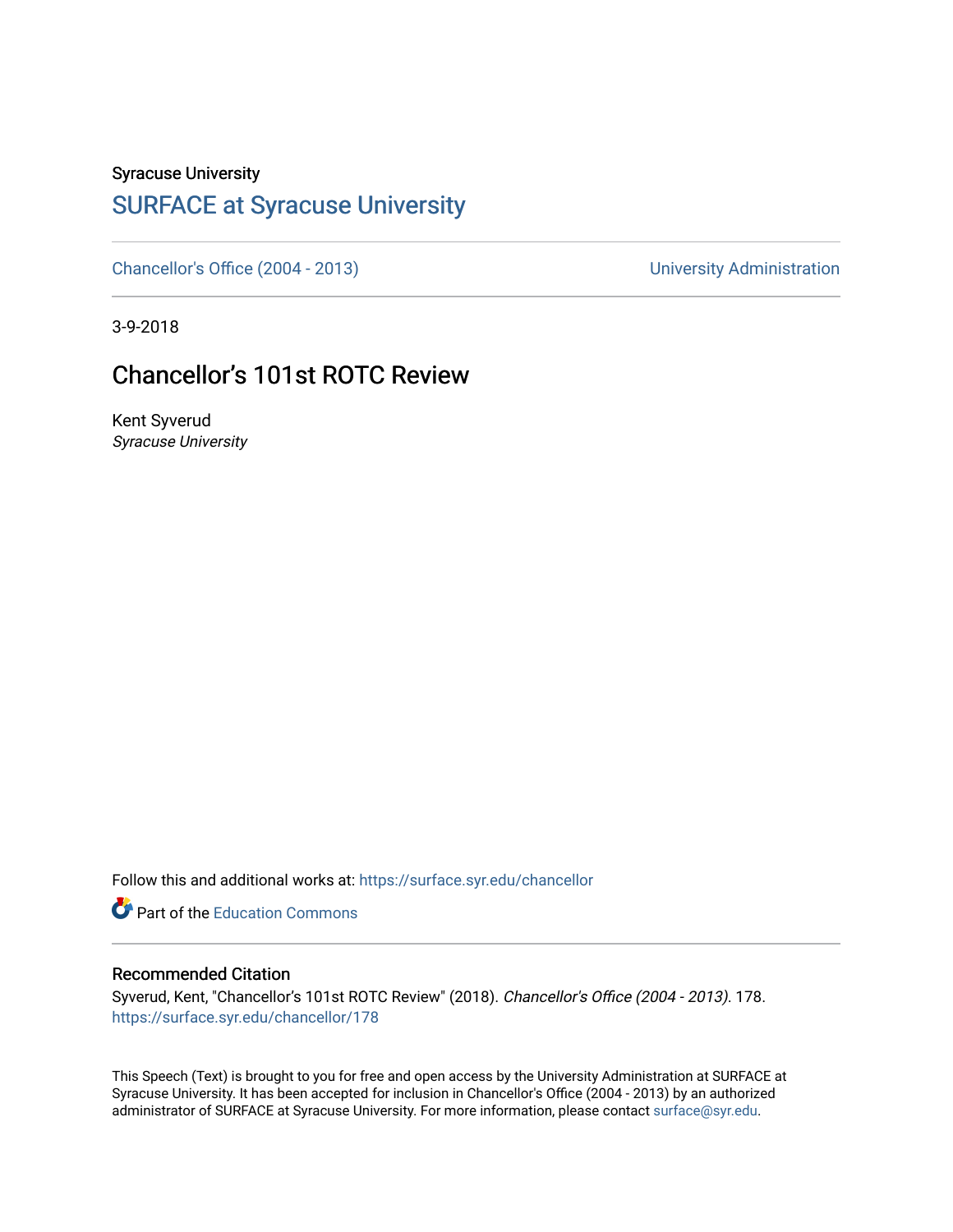# **Syracuse University**

Remarks by Chancellor Kent Syverud Delivered on Friday, March 9, 2018 Location: Carrier Dome Remarks: Chancellor's 101st ROTC Review

*The Chancellor was introduced by Captain Dallas Rainey*

Welcome and thank you. I will be brief.

For 101 consecutive years, the Syracuse University Chancellor has had the privilege of honoring and celebrating Reserve Officer's Training Corps cadets.

I thank everyone who has played a significant role in the lives of many of these fine cadets and who helped organize today's event:

- Lieutenant Colonel Timothy Kimbrough, Commander of Air Force ROTC Detachment 535 and professor of aerospace studies;
- Lieutenant Colonel Jason Warner, professor and chair of military science and Army ROTC Stalwart Battalion;
- Retired Army Colonel Ron Novack, executive director of the Office of Veterans and Military Affairs;
- Reverend Brian Konkol, Dean of Hendricks Chapel;
- Laura Bates, Syracuse University Army ROTC office coordinator;
- Virginia O'Connor, Syracuse University Air Force ROTC office coordinator;
- Margaret Lambrecht, development associate at IVMF;
- Lauren Pyland, OVMA.

I also thank the family and friends of our cadets for being with us today.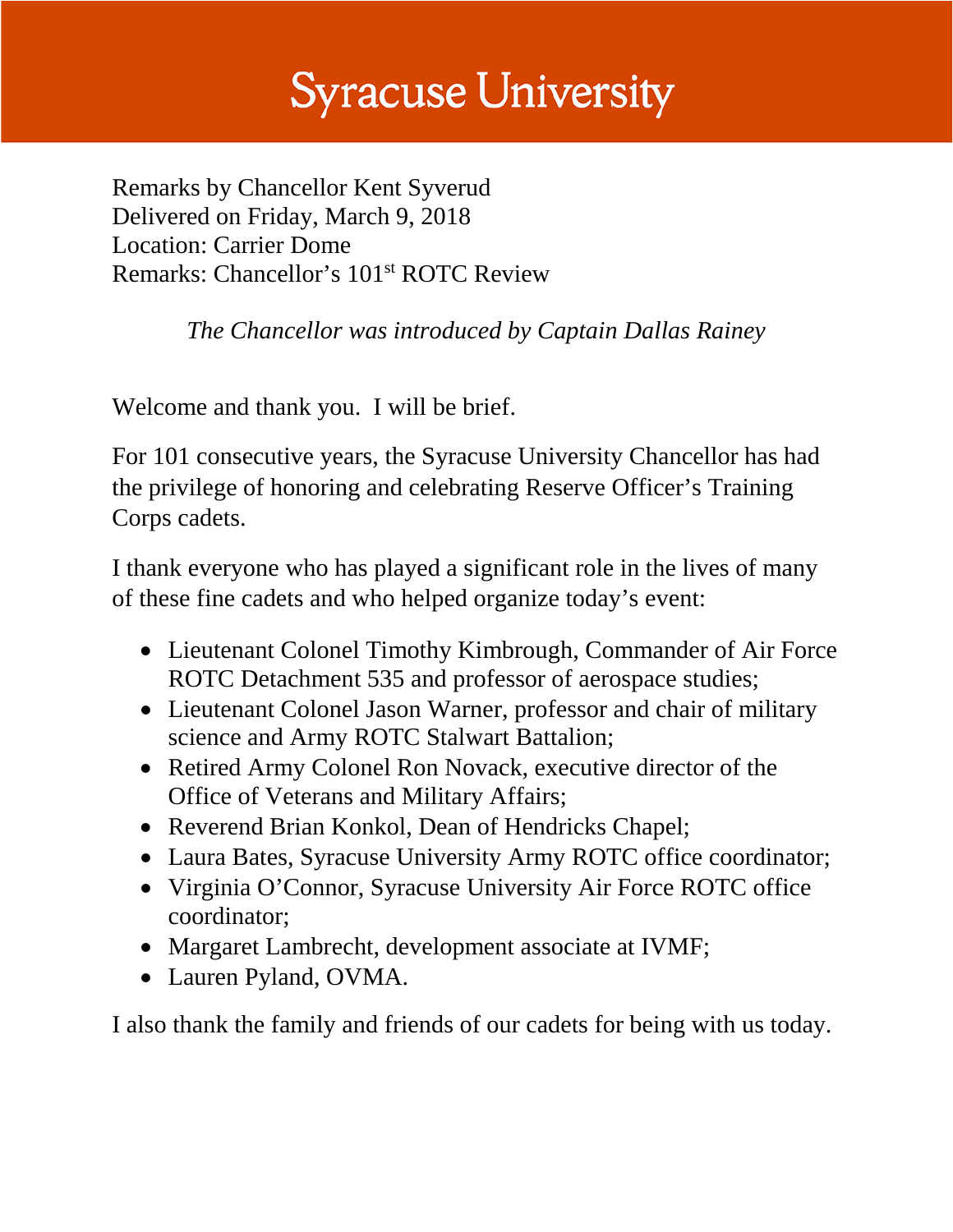There are many University faculty, staff and administrators in attendance today. Your support of the cadets – many of whom are your students – is greatly appreciated.

Today is the Friday before Syracuse University's spring break. That means that most of the faculty and most of the students are gone from campus already. It means that the dining halls and residence halls are at least three quarters empty. It means most people are relaxing now.

And here we are in the Dome, with 150 cadets in full dress uniform, at work, not relaxing along with their instructors and their supporters and University staff. All of these folks are on duty while others relax.

I could tell a similar story about other times in our University year. I could tell you about 6:30 a.m. on many weekday mornings, when these cadets turn out in all weathers for physical training, in the Dome or the gym or quad. Some of them come long distances from our partner universities in central New York, leaving early and returning to find their roommates and friends still in bed.

I could tell you about weekends and summers when these cadets similarly serve. It is part of the drill as much as this Chancellor's review. It has occurred every year for more than a century, ever since Chancellor Roscoe Day reviewed the corps of cadets in front of Carnegie Library in 1917.

People ask me a lot these days why Syracuse University is so committed to veterans and military families, so committed to ROTC. The simplest answer is this: our cadets and our veterans and those who support them are often here when others have left the field. The habits and discipline and hard work that these cadets and veterans manifest can be counted on by this University, and this region, and this country. And that is worth celebrating, in good times and in bad.